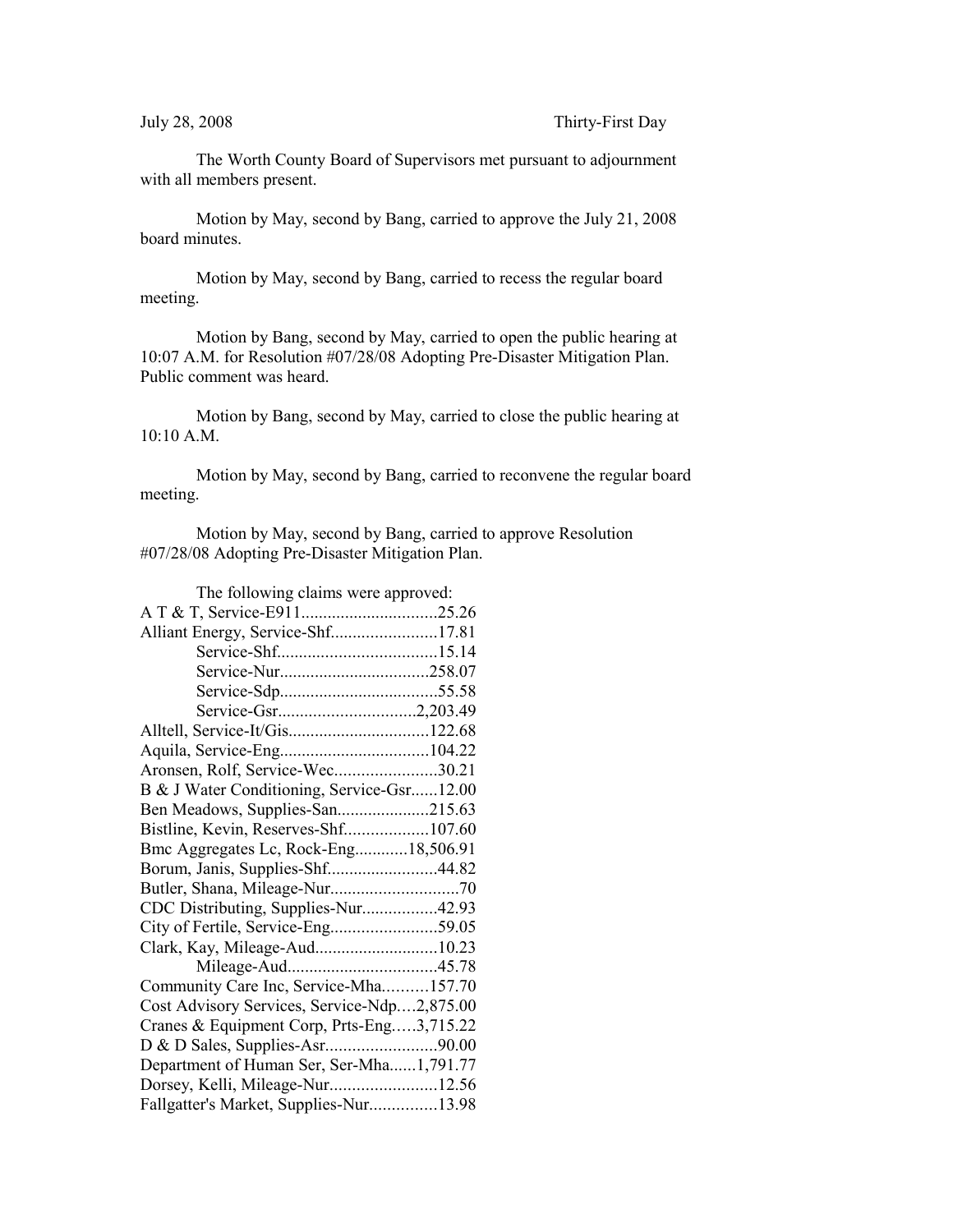| Fank, Dan, Supplies-Shf35.89                   |  |
|------------------------------------------------|--|
| Hanson, Jeanette, Mileage-Hha81.38             |  |
|                                                |  |
| Huebner, Cheryl, Mileage-Nur1.91               |  |
|                                                |  |
| IA Dept of Transportation, Signs-Eng. 1,207.13 |  |
| IA Department of Natur, Permits-San250.00      |  |
| IA Dept of Human Serv, Serv-Mha28,803.27       |  |
| Service-Mha3,459.67                            |  |
|                                                |  |
|                                                |  |
| Iowa Empowerment Conf, Serv-Mha100.00          |  |
| Iowa Prison Industries, Signs-Eng139.92        |  |
|                                                |  |
|                                                |  |
|                                                |  |
| Johnson, Teresa, Mileage-Nur29.76              |  |
| Koenigs Construction, Bldg-Cap1,701.00         |  |
| Konica Minolta Business, Service-Nur50.25      |  |
| Kossuth County Cpc, Reimb-Mha1,496.15          |  |
| L R Falk Const Co, Rock-Eng70,353.09           |  |
| Larsen Plumbing, Service-Shf128.75             |  |
| Lawson Products Inc, Supplies-Eng329.27        |  |
| Lexis-Nexis, Service-Att121.00                 |  |
| Low's Standard, Fuel-Asr44.50                  |  |
| Maldonado, Americo, Service-Shf60.00           |  |
|                                                |  |
|                                                |  |
| Manly Junction Signal, Service-Sup970.19       |  |
|                                                |  |
| Martin Bros Dist Co. Inc, Supplies-Gsr569.94   |  |
| Martin Marietta Aggreg, Rock-Eng12,922.24      |  |
| Mason City Business Syst, Serv-Shf113.21       |  |
|                                                |  |
|                                                |  |
|                                                |  |
|                                                |  |
| Mechem, Elsie L, Mileage-Mha181.99             |  |
| Mental Health Center, Service-Mha2,980.76      |  |
|                                                |  |
|                                                |  |
| Mercy Medical Center, Service-Chm1,350.00      |  |
| Next Generation Technolo, Serv-Mha650.00       |  |
| Northwood Anchor, Service-Sup323.46            |  |
|                                                |  |
| Northwood Electric Inc, Serv-Cap19,676.00      |  |
| Northwood Motor Co, Service-Shf391.38          |  |
| Northwood True Value, Supplies-Eng183.07       |  |
|                                                |  |
|                                                |  |
| Northwood Welding Inc, Supplies-Sdp50.00       |  |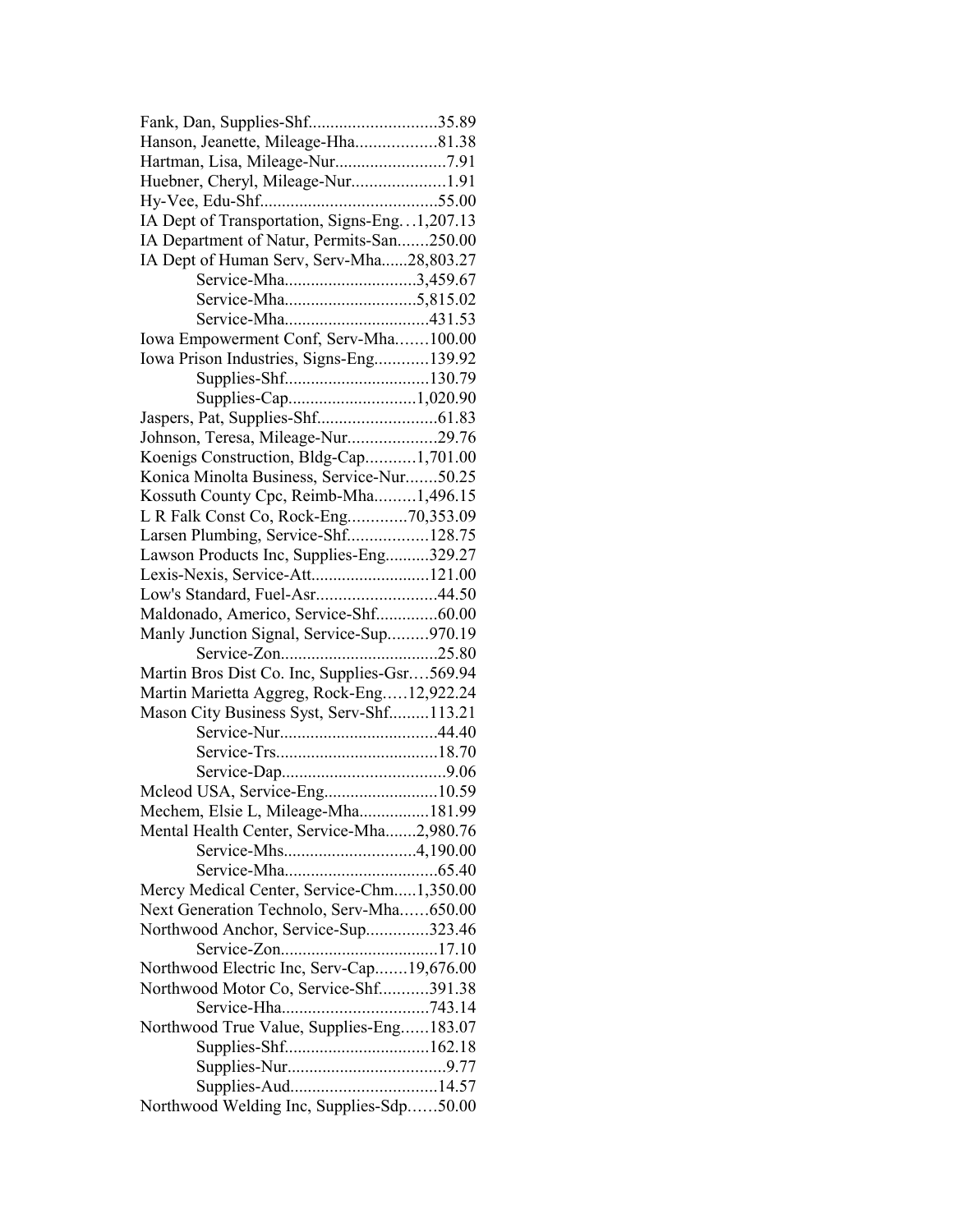| Northwoods State Bank, Exp-Shf31.00          |  |
|----------------------------------------------|--|
|                                              |  |
| Oakland, Ricky, Safety-Eng90.79              |  |
| Opportunity Village, Service-Mha972.72       |  |
| Ostrander, Chelsey, Supplies-Shf28.00        |  |
| Otis Elevator Company, Repairs-Grs811.75     |  |
| Parks, Kristie, Mileage-Nur2.79              |  |
| Peterson Excavating, Service-Cap9,871.00     |  |
| Pitney Bowes, Supplies-Dap109.48             |  |
| Polk County Auditor, Service-Mha27.60        |  |
|                                              |  |
| Public Safety Center Inc, Supplies-Shf161.56 |  |
|                                              |  |
|                                              |  |
|                                              |  |
| Ralston, Melissa, Rent-Soc200.00             |  |
| Reserve Account, Postage-Trs2,000.00         |  |
| Rice, James, Service-Dap750.00               |  |
| Rohne, Joel, Mileage-It/Gis52.87             |  |
| Scherff, Joe, Well Rehab418.00               |  |
|                                              |  |
| Schickel, Candila, Service-Mha44.00          |  |
|                                              |  |
| Stamp Fulfillment Serv, Suppl-Hha1,892.00    |  |
| Staples Credit Plan, Supplies-Nur330.27      |  |
|                                              |  |
| Superior Lamp, Supplies-Eng737.41            |  |
| Taser International, Supplies-Shf11,016.89   |  |
| Tenold Olson Hagen Inc, Ins-Ins131,940.00    |  |
| Treasurer, State of Iowa, Service-Mha435.00  |  |
| Treasurer-State of Iowa, Serv-Mha9,075.60    |  |
| Triple T Enterprises Inc, Service-Att12.75   |  |
| Tsp Court Reporting, Service-Att24.30        |  |
| U S Postal Service, Postage-Sdp42.00         |  |
|                                              |  |
| Ver Helst Snyder Drug, Supplies-Eng63.00     |  |
|                                              |  |
| Supplies-Nur241.77                           |  |
|                                              |  |
|                                              |  |
|                                              |  |
|                                              |  |
|                                              |  |
| Walser, Barbara J, Mileage-Aud33.79          |  |
| Winn-Worth Betco, 1st Qtr-Org12,250.00       |  |
| Winnebago Co Auditor, Reimb-Mha7,018.32      |  |
|                                              |  |
|                                              |  |
|                                              |  |
| Worth County Sheriff, Service-Chm51.34       |  |
|                                              |  |
|                                              |  |